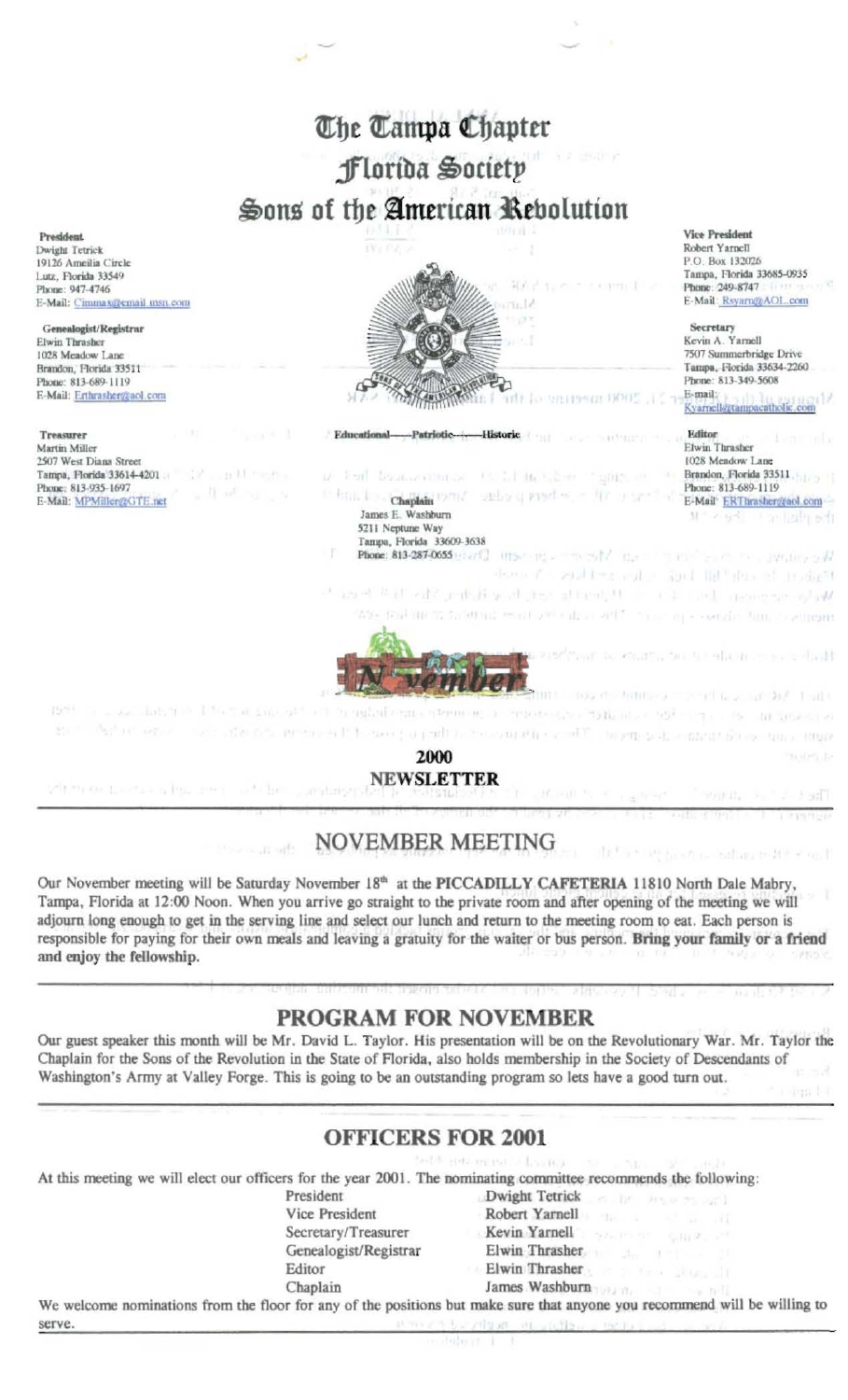# **ANNUAL DUES**

It is that time of the year again to remind you that your annual dues should be paid no later than December 31". The dues are

| as follows:                                                  | a mana a resoluto in Canal a chiesa del             |                    |           |
|--------------------------------------------------------------|-----------------------------------------------------|--------------------|-----------|
|                                                              | National SAR                                        | \$20.00            |           |
|                                                              | [101]<br>State SAR                                  | \$20.00 1 10 200 = |           |
| Just Louis and                                               | Chapter                                             | \$10.00            | Immitatio |
|                                                              | Total                                               | \$50.00            |           |
| Please make checks payable to Tampa Chapter SAR and mail to: |                                                     |                    |           |
|                                                              | Martin Miller                                       |                    |           |
|                                                              | 2507 West Diana Street<br>Tampa, Florida 33614-4201 |                    |           |
|                                                              |                                                     |                    |           |
|                                                              |                                                     |                    |           |

#### Minutes of the October 21, 2000 meeting of the Tampa Chapter SAR

The meeting was held in conjunction with the Fort Brooks Chapter of the CAR at Lettuce Lake Park.

President Tetrick called the meeting to order at 12:00 and introduced the CAR president Barry Marlar. A CAR member gave the invocation and led the CAR members pledge, American Creed and the pledge to the flag. President Tetrick led the pledge to the SAR.

We enjoyed an excellent turnout. Members present: Dwight Tetrick, Elwin Thrasher, Marty Miller, Barry Rich, Kirby Halbert, Joseph Hill, Jack Bolen, and Kevin Yarnell

Welcome guests: Janet Tetrick, Helen Halbert, June Bolen, Mrs. Hill, Fred Patton and his wife. The CAR had fourteen members and advisors present. This is double their turnout from last year.

Both groups made introductions of members and guests.

The CAR made a brief presentation concerning their national project "The Charters of Freedom Project". This program is raising money to provide a children's classroom to promote knowledge of the Declaration of Independence and other significant revolutionary documents. The youth presented the purpose of this center and why they choose to help in its support.

The CAR continued by reading a brief history of the Declaration of Independence and short biographies about so of the signers of the Declaration. They closed by reading the names of all that signed this document.

**IRA GEISEL** The SAR memberships approved the minutes of the Sept meeting as published in the newsletter.

The meeting recessed for an excellent picnic lunch. The first articles and the state of the state of the state of the state of the state of the state of the state of the state of the state of the state of the state of the

The secretary reconvened the meeting and the various groups tackled a combination history and sports puzzle. We are pleased to report that all groups were successful. againser to but veges had

**SERVENCE ROLLMAN, JOSPI** 

where intern in the an-

system of the matter of the first contract a special

Social St. Angelman

No 50/50 drawing was held. Presidents Tetrick and Marlar closed the meeting, adjourning at 1:50.

or TOTAL

Respectfully submitted,

Kevin Yarnell Chapter Secretary

 $E<sub>n</sub>$   $E<sub>n</sub>$   $\Omega<sub>n</sub>$ 

### **1002 SOPERSE MANU**

Along life's path a battle scarred veteran stumbled, His strength almost spent, yet he never grumbled. Though weak and aged, yet as a true man, He had done his duty as well as man can. By example he strove, God's laws to teach He was fit to rule, fame in his reach, He made no effort to gain worldly renown, But strove to win eternity's crown. He was one of the many brave unknown,

Who advanced other's welfare and neglected his own.

--E. J. Inglehart.